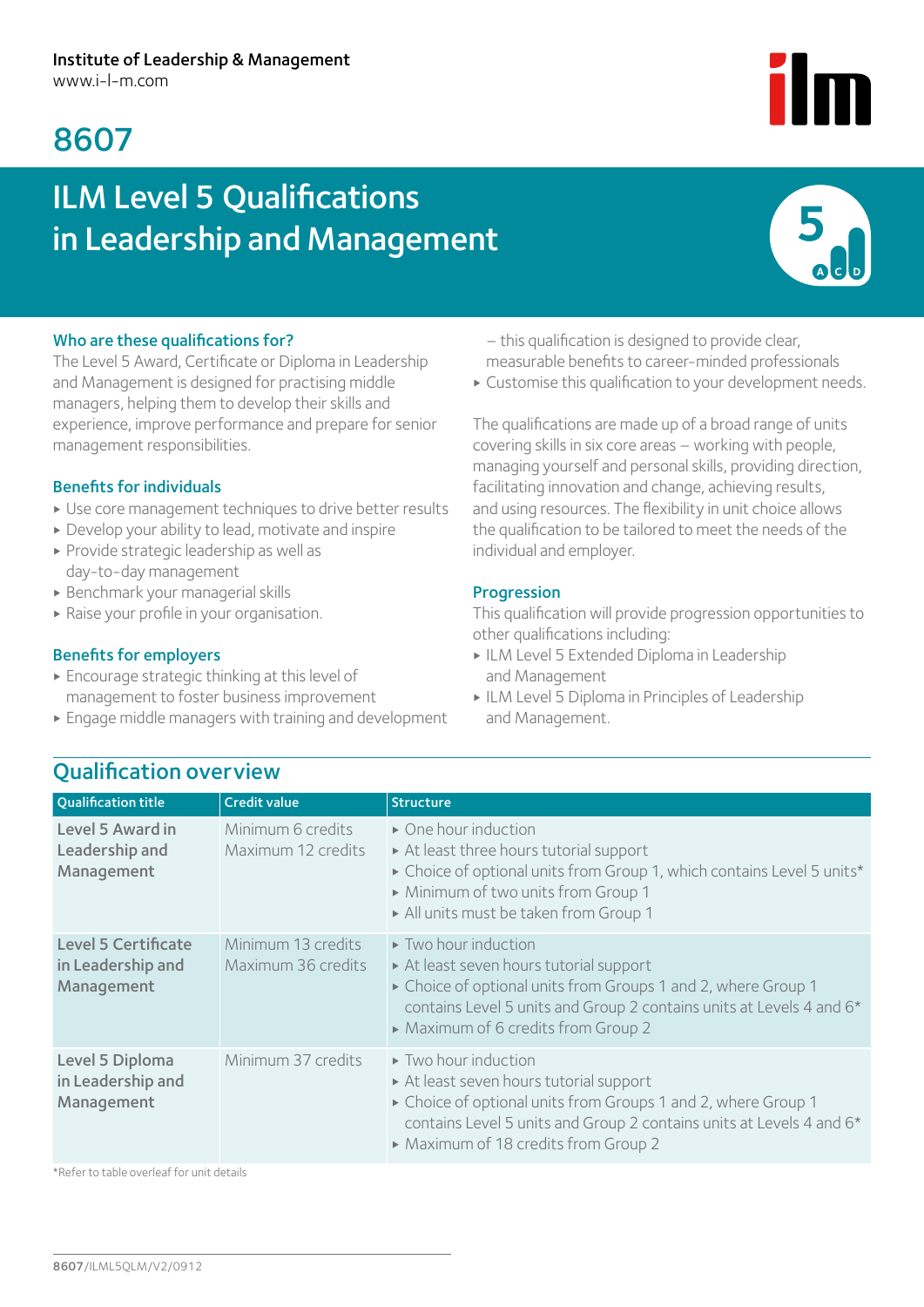# ILM Level 5 Qualifications in Leadership and Management

### Rules of combination

#### Award

- ▶ Minimum 6 credits, maximum 12 credits
- 
- ▶ All units must be taken from Group 1 ▶ Maximum of 6 credits from Group 2

# Overview of units

#### Group 1

### **Certificate**

- ▶ Minimum 13 credits, maximum 36 credits
- ▶ Minimum of two units from Group 1 ▶ Choice of units from Groups 1 and 2

Reference Unit title Level CV\* GLH\*\*

#### Diploma

- ▶ Minimum 37 credits
- ▶ Choice of units from Groups 1 and 2
- ▶ Maximum of 18 credits from Group 2

| 8607-501 | Managing Improvement                                                                                                   | 5 | 3              | 8             |
|----------|------------------------------------------------------------------------------------------------------------------------|---|----------------|---------------|
| 8607-502 | Making a Financial Case                                                                                                | 5 | 3              | 14            |
| 8607-503 | Developing Critical Thinking                                                                                           | 5 | $\overline{4}$ | 18            |
| 8607-504 | Leading Innovation and Change                                                                                          | 5 | 5              | 24            |
| 8607-505 | Managing Individual Development                                                                                        | 5 | $\overline{4}$ | 18            |
| 8607-506 | Managing Stress and Conflict in the Organisation                                                                       | 5 | 3              | 8             |
| 8607-507 | Understanding the Organisational Environment                                                                           | 5 | 5              | 24            |
| 8607-508 | Understanding Organisational Culture and Ethics                                                                        | 5 | 3              | 12            |
| 8607-509 | <b>Managing Customer Relations</b>                                                                                     | 5 | 3              | 10            |
| 8607-510 | Managing for Efficiency and Effectiveness                                                                              | 5 | $\overline{4}$ | 18            |
| 8607-511 | Managing Projects in the Organisation                                                                                  | 5 | $\sqrt{4}$     | 18            |
| 8607-512 | <b>Managing Resources</b>                                                                                              | 5 | $\overline{4}$ | 12            |
| 8607-513 | Managing Information                                                                                                   | 5 | $\overline{4}$ | 12            |
| 8607-514 | Managing Recruitment                                                                                                   | 5 | 5              | 24            |
| 8607-515 | Managing Work Analysis                                                                                                 | 5 | 3              | 12            |
| 8607-516 | Analysing and Interpreting Statistics to Inform Management Decisions                                                   | 5 | $\overline{2}$ | 10            |
| 8607-517 | Understanding the Management of Facilities                                                                             | 5 | $\overline{2}$ | $\mathcal{G}$ |
| 8607-518 | Making Professional Presentations                                                                                      | 5 | $\overline{2}$ | $\mathcal{G}$ |
| 8607-519 | Developing and Leading Teams to Achieve Organisational Goals and Objectives                                            | 5 | $\overline{4}$ | 18            |
| 8607-520 | Assessing Your Own Leadership Capability and Performance                                                               | 5 | $\sqrt{6}$     | 15            |
| 8607-521 | Managing Own Continuing Professional Development (Certificate and Diploma only)                                        | 5 | 15             | 20            |
| 8607-522 | Becoming an Effective Leader                                                                                           | 5 | 5              | $\mathcal{G}$ |
| 8607-523 | Preparing to Apply Lean Production and Improvement Methodologies to<br>Operational Problems in Service Delivery        | 5 | 8              | $\,8\,$       |
| 8607-524 | Applying Lean Production and Improvement Methodologies to Operational                                                  | 5 | 11             | 12            |
|          | Problems in Service Delivery (Certificate and Diploma only)                                                            |   |                |               |
| 8607-525 | Improving and Maintaining the Organisation's Environmental Performance                                                 | 5 | 5              | 14            |
| 8607-526 | Managing Remote Workers                                                                                                | 5 | 5              | 12            |
| 8607-527 | Partnership Working                                                                                                    | 5 | $\overline{4}$ | 10            |
| 8607-528 | Understanding Governance of Organisations                                                                              | 5 | 6              | 18            |
| 8607-529 | Knowledge and Information Management                                                                                   | 5 | 5              | 14            |
| 8607-530 | Understanding the Skills, Principles and Practice of Effective Management Coaching 5<br>and Mentoring                  |   | 5              | 18            |
| 8607-531 | Improving Own Leadership Performance Through Action Learning (Diploma only)<br>*Credit value. **Guided learning hours. | 5 | 15             | 36            |

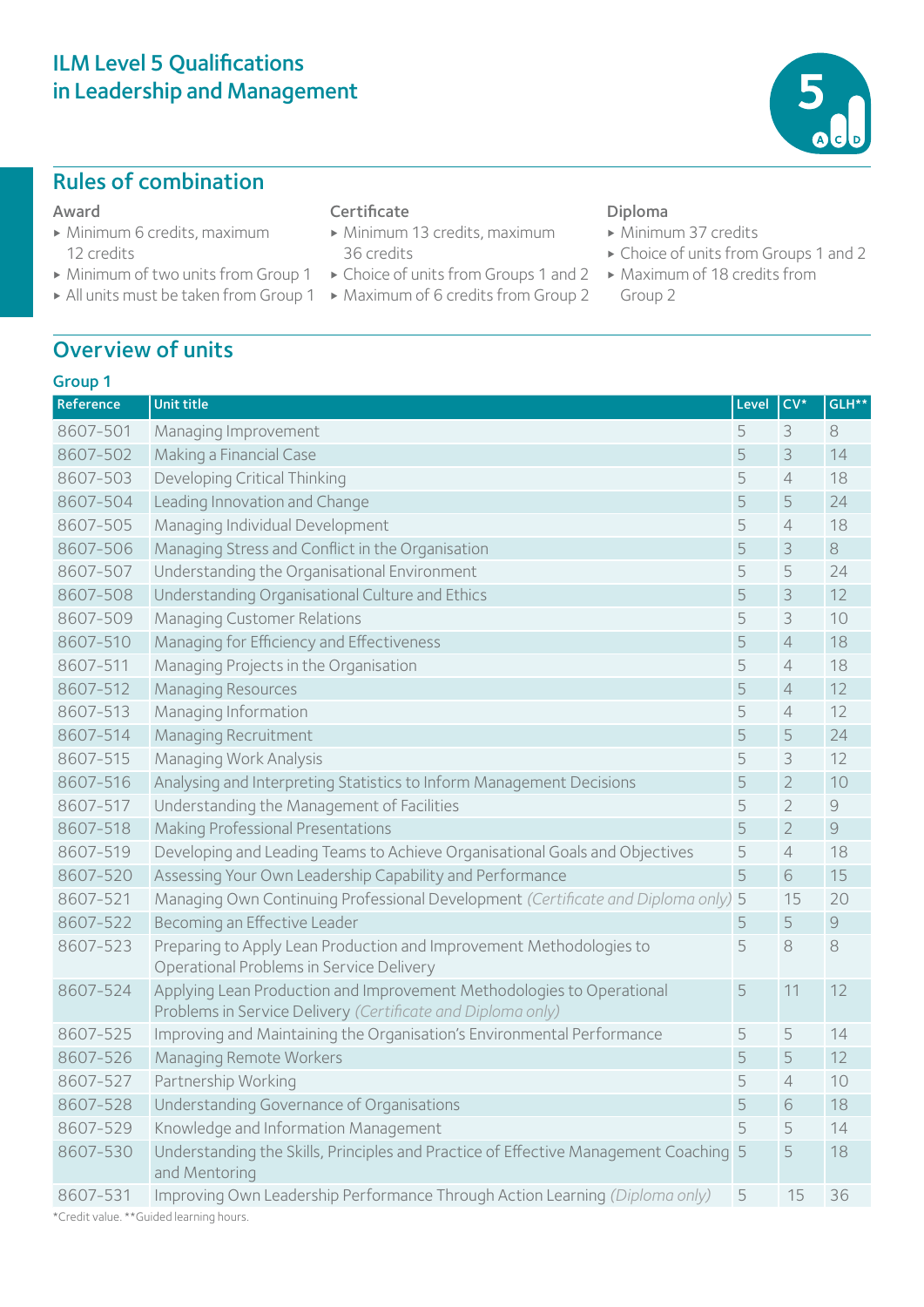| <b>Group 2</b> |                                                                                                         |                |                |                |  |  |
|----------------|---------------------------------------------------------------------------------------------------------|----------------|----------------|----------------|--|--|
| Reference      | <b>Unit title</b>                                                                                       | Level          | $CV*$          | GLH**          |  |  |
| 8607-400       | Understanding the Management Role to Improve Management Performance                                     | $\overline{4}$ | $\overline{4}$ | 15             |  |  |
| 8607-401       | Planning and Leading a Complex Team Activity                                                            | $\sqrt{4}$     | $\overline{4}$ | 6              |  |  |
| 8607-402       | Managing Equality and Diversity in Own Area                                                             | $\overline{4}$ | 4              | 12             |  |  |
| 8607-403       | Managing Risk in the Workplace                                                                          | $\overline{4}$ | 3              | 6              |  |  |
| 8607-404       | Delegating Authority in the Workplace                                                                   | $\overline{4}$ | 3              | 3              |  |  |
| 8607-405       | Developing People in the Workplace                                                                      | $\overline{4}$ | 5              | 21             |  |  |
| 8607-406       | Developing Your Leadership Styles                                                                       | $\overline{4}$ | $\overline{4}$ | 10             |  |  |
| 8607-407       | Understanding Financial Management                                                                      | $\overline{4}$ | 3              | 12             |  |  |
| 8607-408       | Management Communication                                                                                | $\overline{4}$ | $\overline{4}$ | 18             |  |  |
| 8607-409       | Managing Personal Development (Diploma only)                                                            | $\overline{4}$ | 15             | 6              |  |  |
| 8607-410       | Managing the Analysis of Secondary Data                                                                 | $\overline{4}$ | 4              | 15             |  |  |
| 8607-411       | Managing a Healthy and Safe Environment                                                                 | $\overline{4}$ | $\overline{2}$ | $\overline{9}$ |  |  |
| 8607-412       | Managing Meetings                                                                                       | $\overline{4}$ | 3              | 15             |  |  |
| 8607-413       | Managing Marketing Activities                                                                           | $\overline{4}$ | 3              | 15             |  |  |
| 8607-414       | Data Collection and Analysis to Justify Management Decision Making                                      | $\overline{4}$ | $\overline{2}$ | 10             |  |  |
| 8607-415       | Motivating People in the Workplace                                                                      | $\overline{4}$ | $\overline{2}$ | 6              |  |  |
| 8607-416       | Solving Problems by Making Effective Decisions in the Workplace                                         | $\overline{4}$ | 3              | 14             |  |  |
| 8607-417       | Managing and Implementing Change in the Workplace                                                       | $\overline{4}$ | 6              | 24             |  |  |
| 8607-418       | Understanding the Organisational Culture and Context                                                    | $\overline{4}$ | 6              | 25             |  |  |
| 8607-419       | Understanding Work in Contemporary Society                                                              | $\overline{4}$ | 3              | 8              |  |  |
| 8607-420       | <b>Budgetary Planning and Control</b>                                                                   | $\overline{4}$ | 3              | 6              |  |  |
| 8607-421       | Interpreting Financial Statements to Assess Organisational Performance Using<br><b>Financial Ratios</b> | $\overline{4}$ | 3              | 6              |  |  |
| 8607-422       | Understanding the Importance of Marketing for an Organisation                                           | $\overline{4}$ | $\overline{4}$ | 6              |  |  |
| 8607-423       | Using Quantitative Methods to Solve Management Problems                                                 | $\overline{4}$ | 6              | 10             |  |  |
| 8607-424       | Understanding the Economics of the Marketplace                                                          | $\overline{4}$ | 6              | 10             |  |  |
| 8607-425       | Developing Individual Mental Toughness                                                                  | $\overline{4}$ | $\overline{2}$ | 5              |  |  |
| 8607-426       | Understanding the Macro Economic Environment (Diploma only)                                             | $\overline{4}$ | $\overline{7}$ | 25             |  |  |
| 8607-427       | Developing a Culture to Support Innovation and Improvement                                              | $\overline{4}$ | 3              | 12             |  |  |
| 8607-601       | Managing Operations Research                                                                            | 6              | 3              | 10             |  |  |